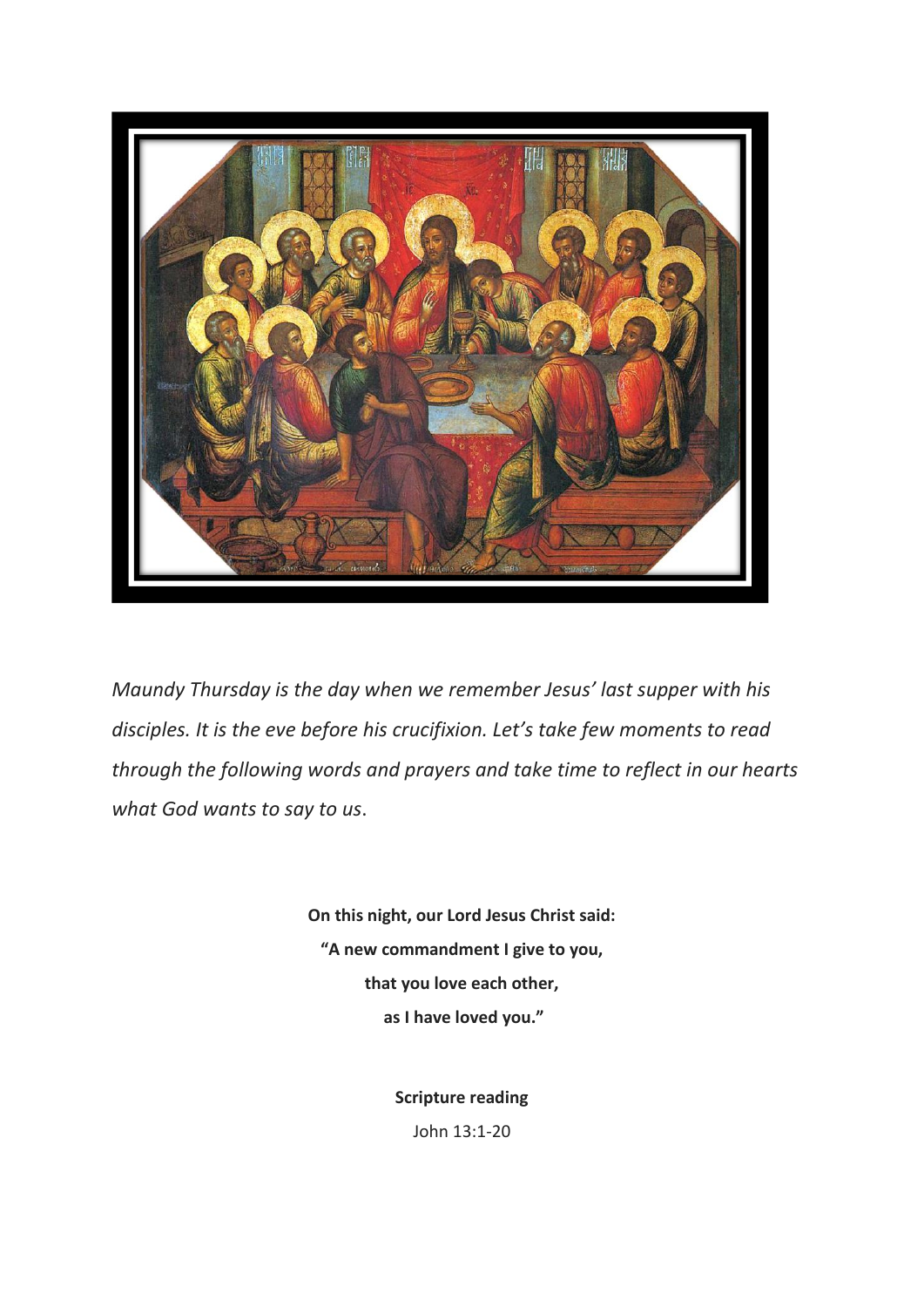## **Reflection**

John reflects on the last supper. It is the eve before Jesus was arrested and crucified, the last of "the good old times" when they were together and shared so much. At this last time Jesus is acting out a very powerful sermon, when he simply bowed down and washed all the disciples' feet. This is a job for a servant and Jesus is making two major statements with this act.

The first one is about being cleansed and being pure. More comes out as he explains things to Peter. Peter refuses what Jesus intended to do for him. Jesus indicates that unless Peter is washed he has no share with Jesus. After Peter recognised what Jesus meant, and eagerly asks to be washed all over. Jesus pointed out that there is no need, since he had been washed and it is only his feet that are contaminated and need additional washing. Here we face the perhaps uncomfortable, but clear true picture of the human soul. We are contaminated and we need to get clean. Scripture is bringing this up in a variety of metaphorical language but they all mean the same. There is the refining fire of the Holy Spirit, there is repentance, there is a sieve to separate good and bad wheat, and there is an axe, sword, and the word of God. All these things indicate their purifying property once applied to our soul. It is important to learn that there is an initial act of getting clean and it is what Jesus has done for us, taking our sins away. It is a process of repentance and accepting his forgiveness. But there is the equally important action of regular spiritual hygiene. We have to maintain our hearts in tune with that initial call to be part of what Jesus has done for this world.

The Second message of this unique action is the message of serving each other. When I first joined the church and attended conferences and various meetings where the top leaders were present, I was touched by the sense of being servants to each other regardless of rank and position. Watching the Chairman of the District take up the tea towel in the kitchen, or sweep the floor after a faith tea often said more than words. It is the message of humility and serving each other that Christianity nurtures. It also penetrated the way of thinking outside the Christian community. This attitude is the very essence of what it means to be a follower of Jesus. It is an action sermon we exercise every time we care for others no matter what kind of service it requires.

**Prayer**

## *Let us confess our sins to God and ask him to cleanse us.*

Father eternal, giver of light and grace,

we have sinned against you, against our neighbour, and against each other,

in thought, word and deed,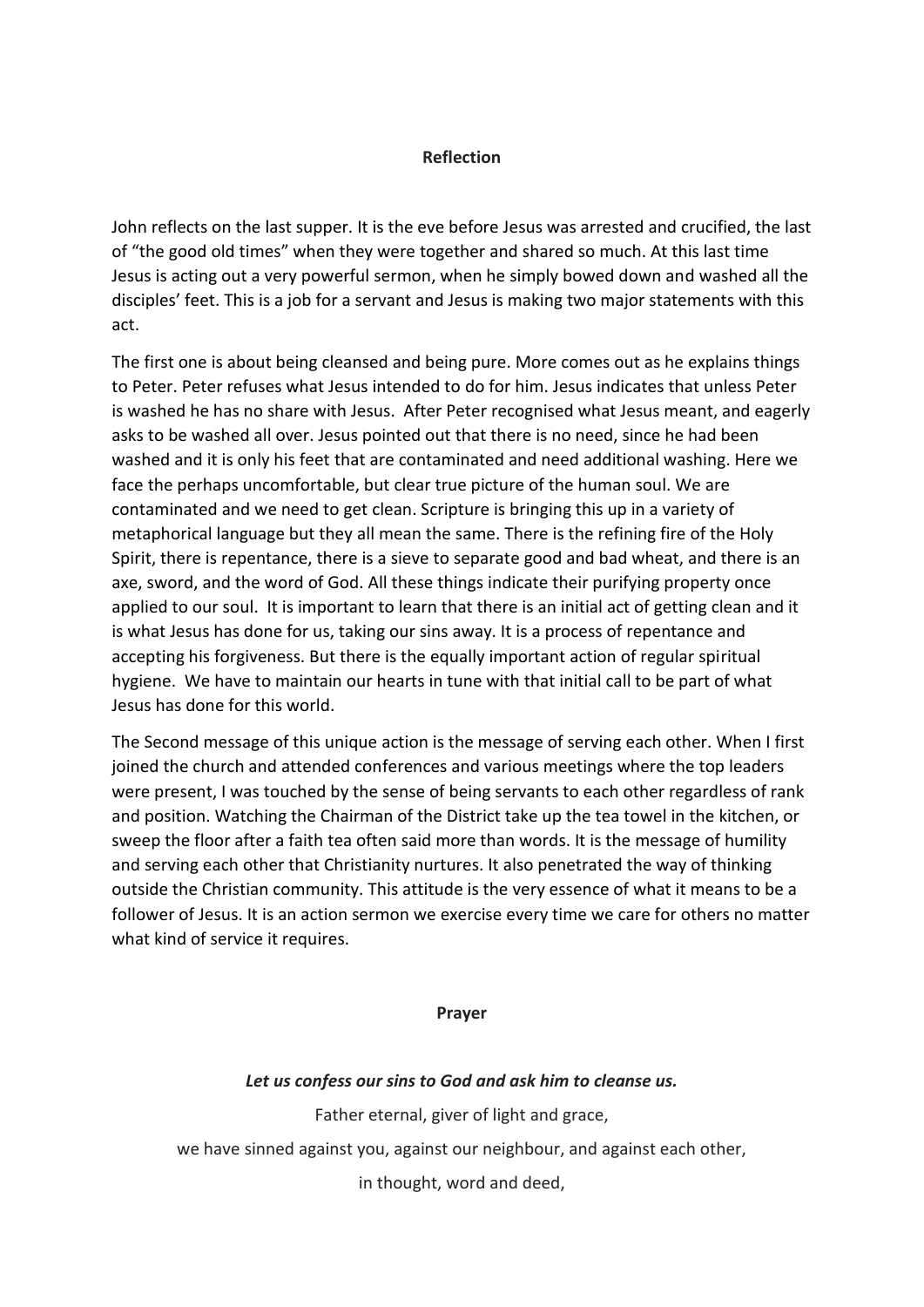in the evil we have done and in the good we have not done, through ignorance, through weakness, through our own deliberate fault. We have wounded your love and marred your image within us. We are sorry and ashamed and repent of all our sins. For the sake of your Son Jesus Christ, who died for us, forgive us all that is past and lead us out of darkness to walk as children of light. **Amen**

## *This is the message we have heard from him and proclaim to you:*

That God is light and in Him is no darkness at all. If we walk in the light, as he is in the light, we have fellowship with one another, and the blood of Jesus his Son cleanses us from all sin. This is Christ's gracious word. - "Your sins are forgiven"

## **Hymn stf 272**

*1. From heaven you came helpless babe, Entered our world, your glory veiled, Not to be served but to serve, and give your life that we might live*

 *This is our God, the Servant King, He calls us now to follow him, To bring our lives as a daily offering Of worship to the Servant King.*